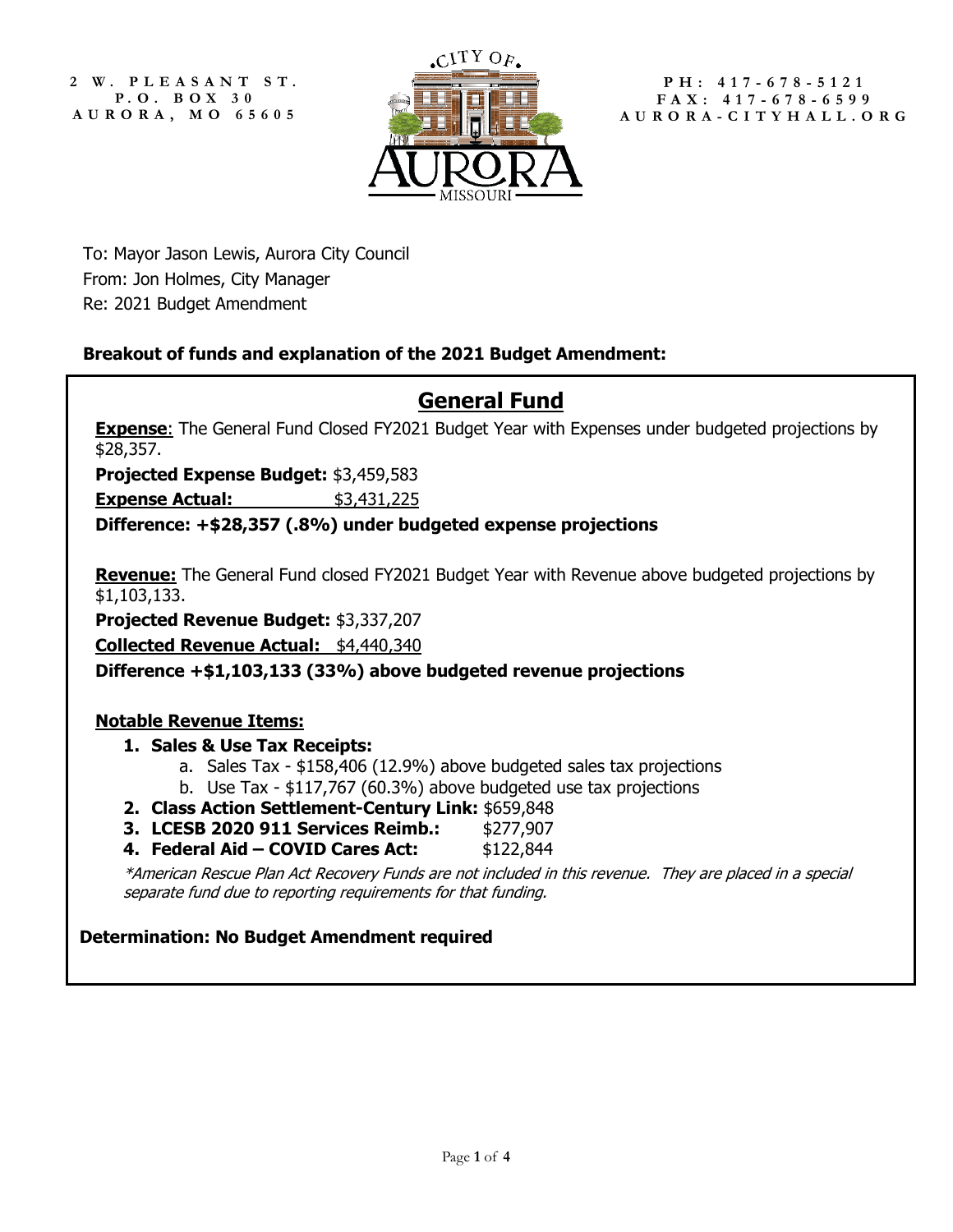# **Transportation Fund**

**Expense:** The Transportation closed FY2021 Budget Year with Expenses under budgeted projections by \$466,811\*.

**Projected Expense Budget:** \$1,564,501\*

**Expense Actual:**  $$1,097,689*$ 

**Difference: +\$466,811\* (30%) under budgeted revenue projections\***

**Revenue:** The Transportation Fund closed FY2021 Budget Year with Revenue above budgeted projections by \$1,103,133\*

**Projected Revenue Budget:** \$1,482,300\*

**Collected Revenue Actual:** \$1,057,893\*

**Difference -\$424,722\* (28.6%) under budgeted revenue projections\***

## **Notable Revenue Items:**

## **1. ½ Cent Transportations Sales Tax Receipts:**

a. Sales Tax - \$79,703 (12.9%) above budgeted sales tax projections b.

**\***The Federal Aviation Administration and MoDOT is providing funding for the construction of hangars at the Aurora Municipal Airport. That project had only minimal expenses in FY2021 and was not completed as projected by MoDOT and the FAA. Conversely, the revenue was not collected from the FAA and MoDOT as projected in FY2021. That project should be moving forward in FY2022 and has been rebudgeted accordingly.

## **Determination: No Budget Amendment required**

## **Wastewater Fund**

**Expense:** The Wastewater Fund closed FY2021 Budget Year with Expenses under budgeted projections by \$166,398.

**Projected Expense Budget:** \$1,514,096

**Expense Actual:**  $$1,347,697$ 

**Difference: +\$166,398 (11%) under budgeted expense projections**

**Revenue:** The Wastewater Fund closed FY2021 Budget Year with Revenue above budgeted projections by \$148,244

**Projected Revenue Budget:** \$1,564,250

**Collected Revenue Actual:** \$1,712,494

**Difference +\$148,244 above budgeted revenue projections**

## **Notable Revenue Items:**

## **1. Wastewater Fee Receipts:**

a. Sewer Bills (User Fees) - \$155,827 (10.3%) above budgeted projections

**Determination: No Budget Amendment required**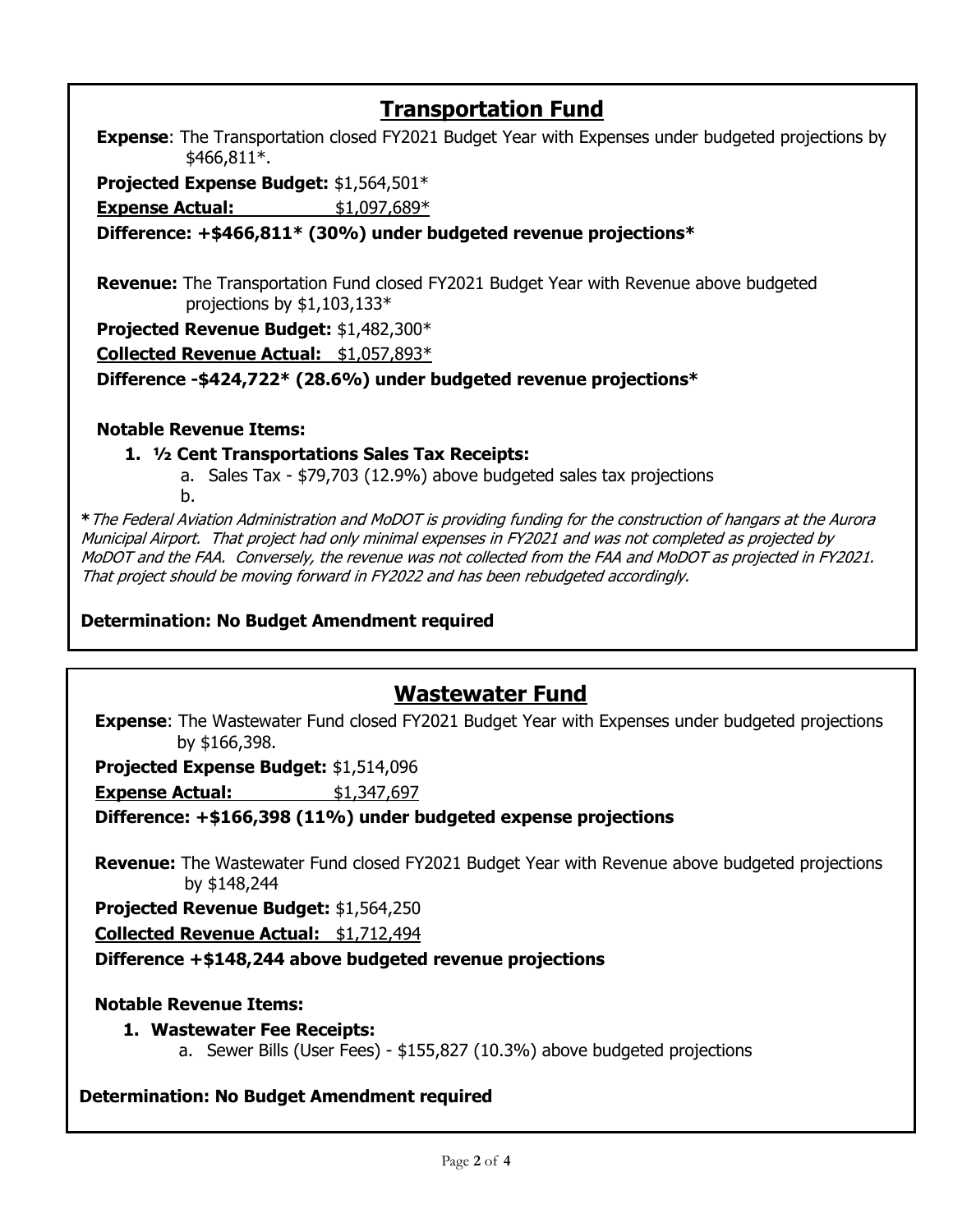# **Park and Stormwater Fund**

**Expense:** The Park and Stormwater Fund closed FY2021 Budget Year with Expenses exceeding budgeted projections by \$9,483.

**Projected Expense Budget:** \$786,078

**Expense Actual:**  $$795,561$ 

## **Difference: -\$9,483 (1.2%) over budgeted expense projections**

## **Notable Expense Items:**

## **1. Unplanned Capital Expense:**

- **a.** Park & Recreation Land Purchase Recreation Center & Aquatics Center
	- i. 125 Hadley Street \$25,000 Down Payment (Split with General Fund Remaining will be completed at closing)
	- ii. 126 Hadley Street \$37,500 Down Payment (Split with General Fund)

Park & Recreation Land Purchases Total: \$62,500 in unplanned capital expense

**Revenue:** The Park and Stormwater Fund closed FY2021 Budget Year with Revenue above budgeted projections by \$154,035.

**Projected Revenue Budget:** \$647,050

**Collected Revenue Actual:** \$801,085

**Difference +\$154,035 (23.8%) above budgeted revenue projections**

## **Notable Revenue Items:**

## **1. ½ Cent Sales Tax Receipts:**

- a. Sales Tax \$79,567 (12.9%) above budgeted sales tax projections
- b. Donations \$29,514 received in Donations for the Dog Park
- c. Stormwater Development Buyout \$41,000 from the Liberty Service Center Future Stormwater Improvements

**Determination: A Budget Amendment is needed to increase the FY2021 Park and Stormwater Fund by \$10,000.**